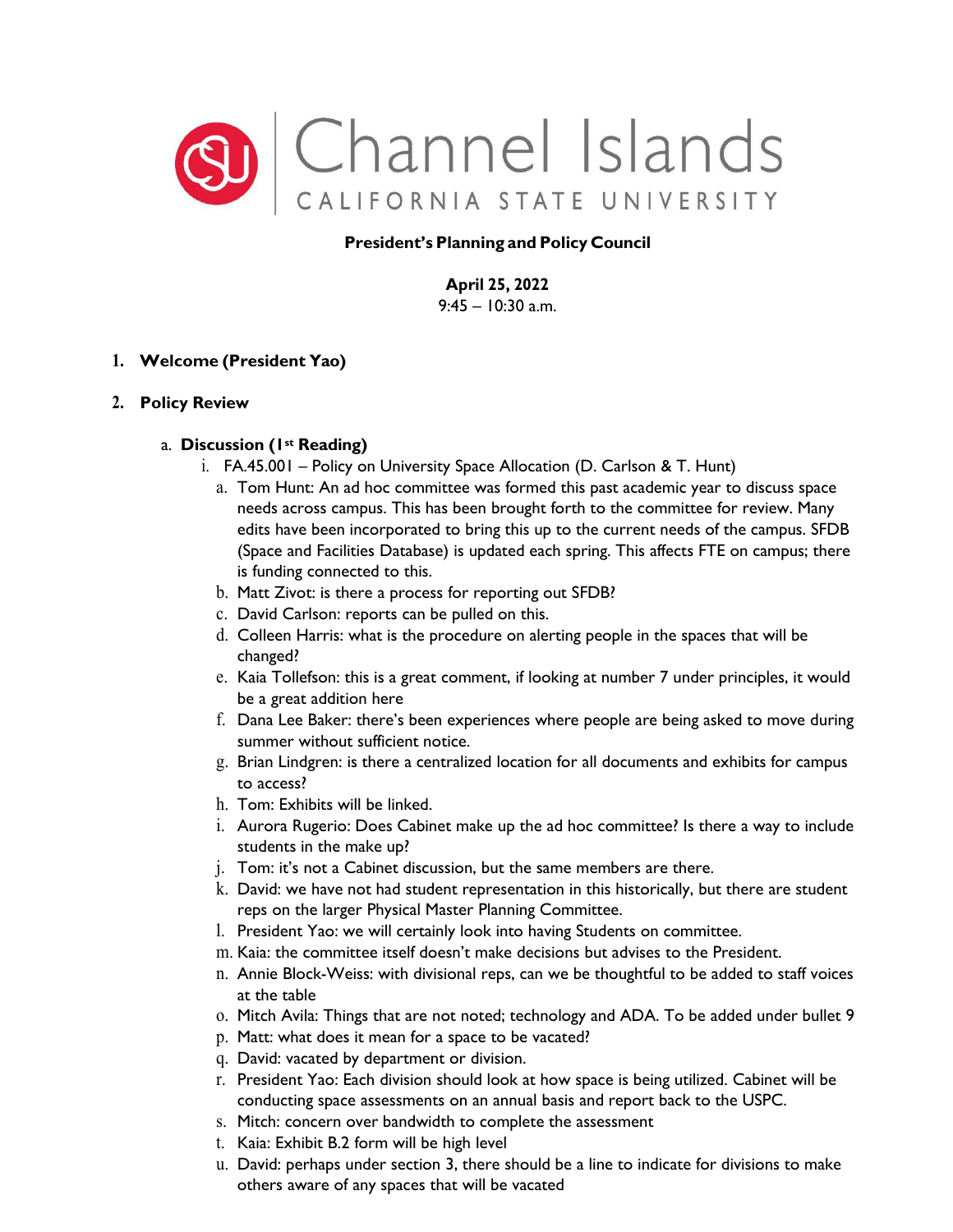- v. Matt: will IR have a role in supporting divisions with SFDB?
- w. Greg Wood: is it useful to have a reference to the State University Admin Manual, especially to those for office space and requirements? Section 9065.02: all new spaces to be individual offices. If there is a reason to not follow this point, we should describe in this policy.
- x. President Yao: this will be brought back for May meeting.

*It is the role of President's Planning and Policy Council to develop, review and recommend administrative policy to the President.*

Next meeting of the semester: May 26, 2022